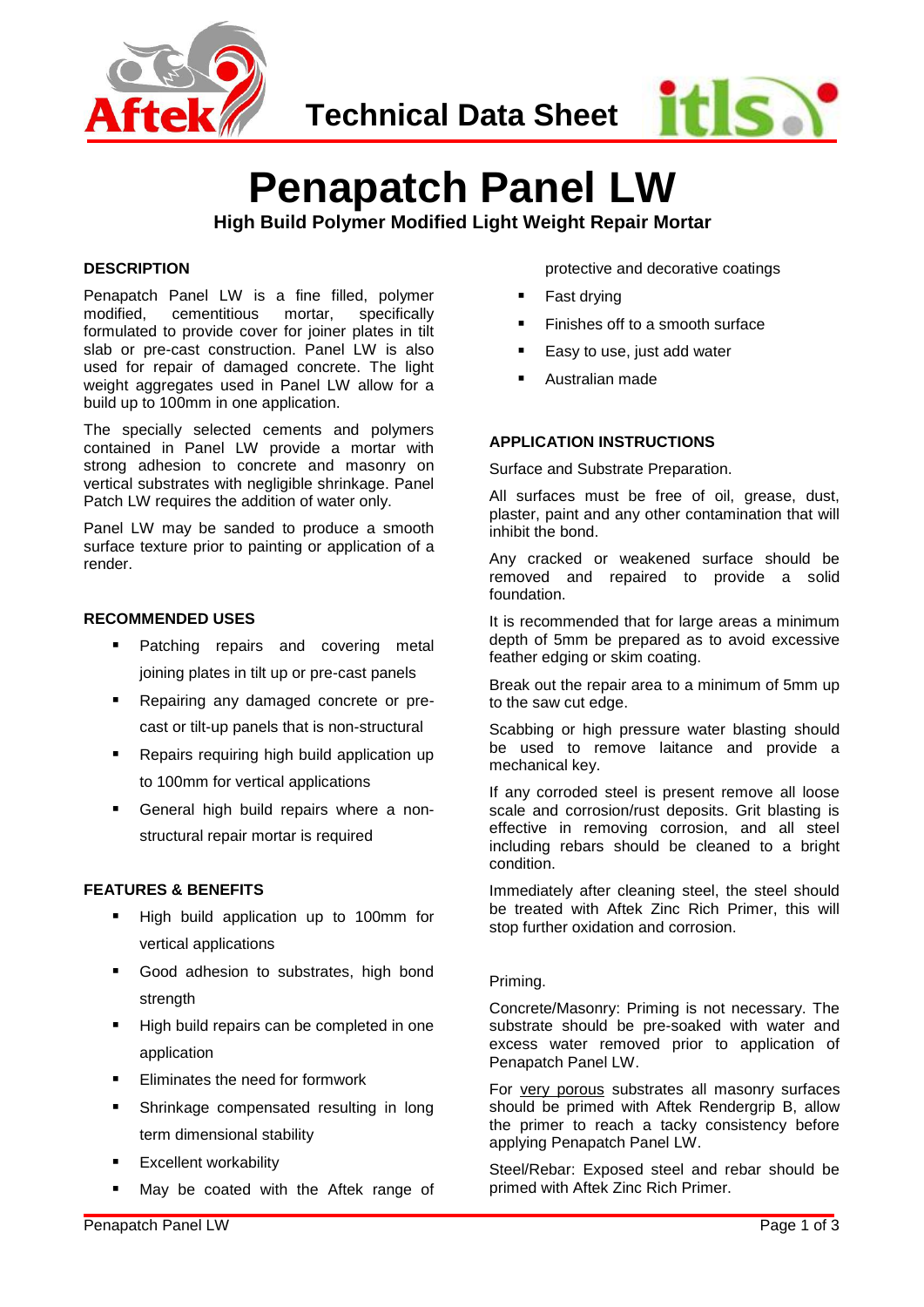



## Mixing.

Penapatch Panel LW is ready to use. Simply add the powder to 3.1 to 3.6 litre of water and mix using a mechanical forced action mixer with a high shear spiral mixing paddle.

Always add the powder to the pre-measured water and mix until a homogenous mix is obtained which is lump free.

Penapatch Panel LW can also be mixed using approximately 4 parts powder by volume to 1 part water by volume (4:1).

#### DO NOT MIX BY HAND.

DO NOT ADD EXCESS WATER.

Excess water will reduce the ultimate (final) strength and extend the drying time of the product. Additional or excess water will increase the sag and reduce the build up of the mortar.

Only mix the quantity of material that can be used within the set time of the material. Discard partially set or hardened material.

### Application.

Apply the mixed material to the prepared surface using a trowel or a gloved hand. Thoroughly compact the mortar into the prepared substrate and around the exposed steel reinforcement and rebars.

A smooth surface can be obtained using a steel trowel.

## DO NOT OVERWORK THE SURFACE

Low Temperature Application

Do not apply at temperatures below 5° C and falling. All temperatures of 5º C and below, the use of warm water is recommended.

#### High Temperature Application

Do not apply at temperatures above 35º C as initial set will commence early and the product will be difficult to apply. It is recommended that chilled/cold water be used to mix the product.

## Curing.

Curing should be conducted is accordance to good concrete practise and Aftek recommend the use of suitable curing compound, Curecon A, applied in accordance to Technical Data Sheet.

| <b>TYPICAL PROPERTIES</b> |                               |
|---------------------------|-------------------------------|
| Appearance                | Light grey powder             |
| Fresh wet density         | Approx 900 kg/m <sup>3</sup>  |
| <b>Application Temp</b>   | Minimum 5° C<br>Maximum 35° C |

| <b>SETTING TIMES 20º C</b> |         |  |  |
|----------------------------|---------|--|--|
| Initial                    | 3 Hours |  |  |
| Final                      | 5 Hours |  |  |

#### **COMPRESSIVE STRENGTH MPa AS 1012.9, AS2073 @ 20º C and 50% RH Flexural Strength C 348-86**

| Age (Days)           | Compressive<br>Strength MPa | Flexural<br>Strength MPa                               |
|----------------------|-----------------------------|--------------------------------------------------------|
|                      | 4.0                         | 3.0                                                    |
|                      | 18                          | 5.0                                                    |
| 28                   | 20                          | 71                                                     |
| — <u>1</u><br>$\sim$ | 0.0000<br>10100             | $\sim$<br>$\epsilon$ . The set of $\epsilon$<br>$\sim$ |

Tested AS 1012.9 and AS2073 at 20ºC for compressive strength Tested to ASTM C348-86 at 20 degrees for flexural strength

| <b>APPLICATION INSTRUCTION</b>                   |                 |                   |  |  |  |
|--------------------------------------------------|-----------------|-------------------|--|--|--|
|                                                  | Horizontal      | Vertical          |  |  |  |
| Maximum                                          | 100mm           | 100 <sub>mm</sub> |  |  |  |
| Minimum                                          | 5 <sub>mm</sub> | 5 <sub>mm</sub>   |  |  |  |
| Youngs Modulus approx 26GPa                      |                 |                   |  |  |  |
| Coefficient of thermal expansion 7-10 x10 6mm/°C |                 |                   |  |  |  |

| <b>YIELDS</b>                                   |        |
|-------------------------------------------------|--------|
| Consistency                                     | Mortar |
| Water per 10kg Bag (litres)                     | 3.5    |
| Yield per bag (litres)                          | 15     |
| Fresh wet density kg/m <sup>3</sup>             | 900    |
| Bags required per cubic metre (m <sup>3</sup> ) | ิคค    |

1 bag will yield 15 litres at 3.5 litres water per 10kg bag.